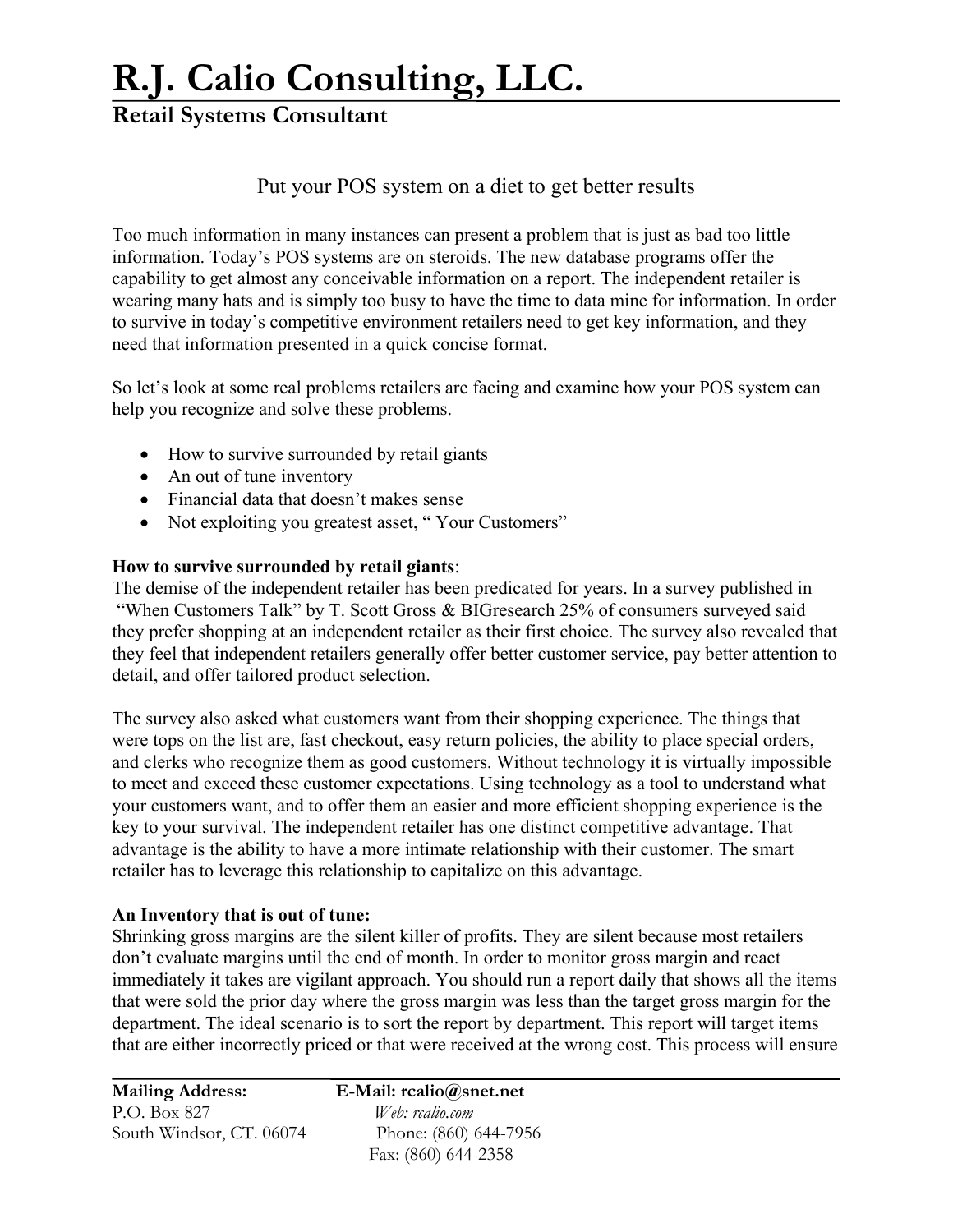## **R.J. Calio Consulting, LLC.**

## **Retail Systems Consultant**

that you catch gross margin erosion immediately and fix it. If you can capture 1%-2% of lost margin you might pay for your system over 2 to 3 years. Do the math!

The second analysis you can look at is your inventory turn. Most retail verticals have association that can provide average inventory turn rate for your vertical, use that as your base line. Excess inventory results in profit erosion in many ways. Primary among these are higher carry costs, lower gross margin since older inventory has to be marked down or put on sale and cash flow problems. At the end of year on your balance sheet the dollar value of inventory is listed under assets, as is cash. Obviously a retailer would prefer that value in cash rather than excess inventory.

Let's examine this a little deeper. If a store has annual sales of \$2,000,000 and turns their inventory six times at a 40% gross margin they have an inventory value at cost of \$200,000. If they can increase their turn rate to eight turns a year they reduce their year end inventory value to \$150,000. That's tuned –up efficient inventory.

### **Looking at financial data that can help you spot trouble:**

At the end of each the month there are a few financial indicators that can give a retailer a quick way to spot trouble in their financials.

• Current asset ratio: Current assets (cash, AR, inventory) divided by Current liabilities (AP, accrued expenses payable)

Your goal is maintain at least a 2.1 ratio

- Daily average ending inventory (Inventory value a retail -divided by 365)
- Total number of transactions for the month
- Average ticket for the month

At the end of month take these numbers and post them to a spreadsheet. You will have a monthly tracking of your gross margin %, your inventory turn, current asset ratio, inventory value a retail, total number of transaction and average ticket. You now have a good snapshot of your store's performance. Monitoring this information on a monthly basis and comparing it to same month last year will help you spot trends and react to problems quickly.

### **Not exploiting your greatest asset, "Your Customers**".

Most retailers act very quickly when an expensive item is missing from their inventory. They don't however react with the same sense of urgency when they lose a valuable and profitable customer. In many instances it may months before they even realize that the customer is "MIA"(missing in action). When you consider the annuity value of a loyal customer far exceeds the value of a lost inventory item it's critical to know who these customers are. Suffice it to say

**Mailing Address: E-Mail: rcalio@snet.net**  P.O. Box 827 *Web: rcalio.com* South Windsor, CT. 06074 Phone: (860) 644-7956

Fax: (860) 644-2358